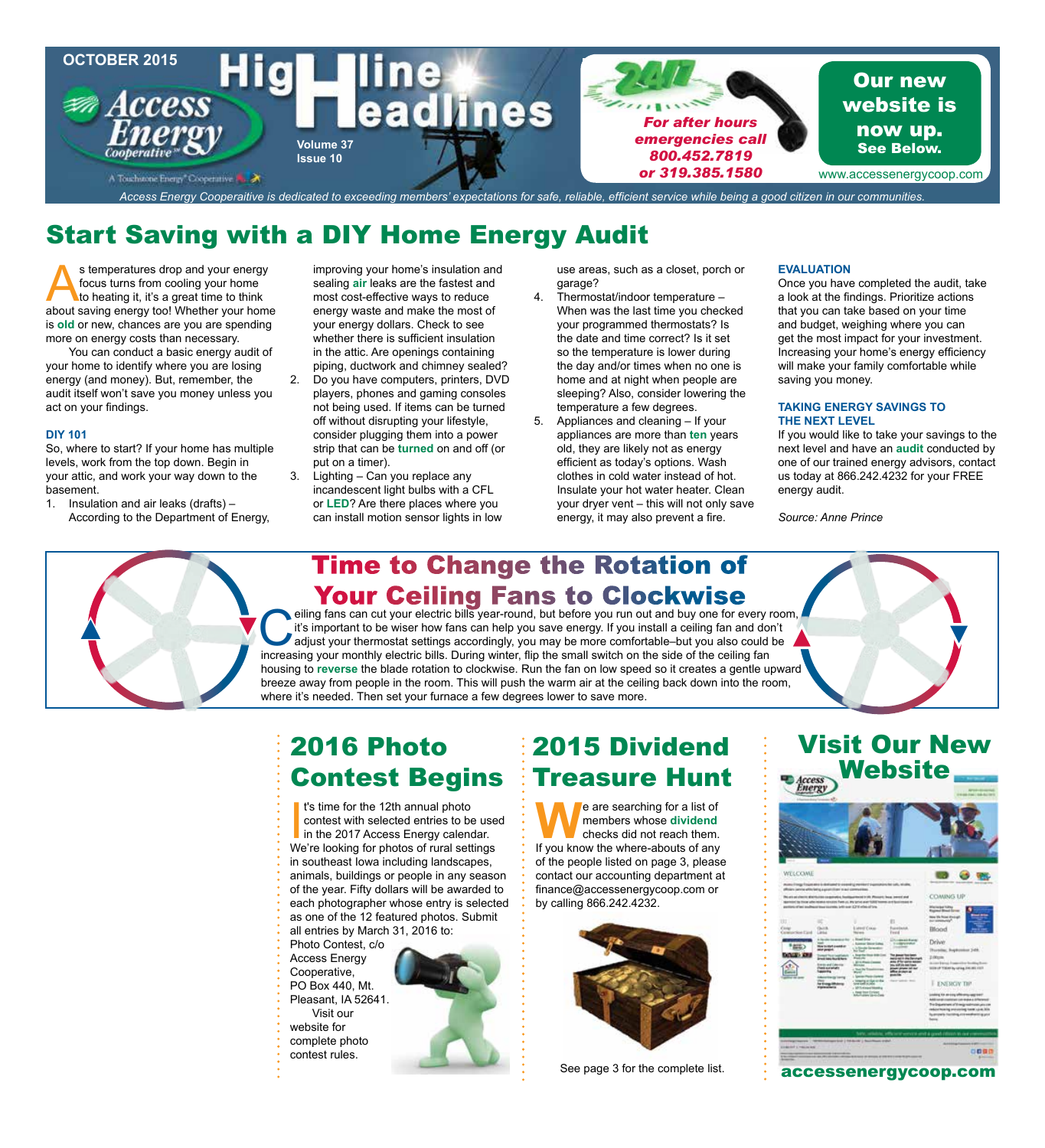#### **COOPERATIVE INFORMATION**

**Access Energy Cooperative** 1800 W. Washington St., P.O. Box 440 Mount Pleasant, Iowa 52641

**Phone:** 319.385.1577 or 866.242.4232 **Fax:** 319.385.6873

#### **Website:** www.accessenergycoop.com **Facebook:** facebook.com/AccessEnergyCoop **Twitter** twitter.com/AccessEnergyC **Email:** contactus@accessenergycoop.com

**Office Hours:** Monday-Friday7:30 a.m. to 4:00 p.m.

Payments can be placed in the dropbox under the flag pole.

Visa and Mastercard accepted.

#### **After Hours Emergencies call:** 319.385.1580 or 800.452.7819

**General Manager/CEO:** Robert Swindell **Editor:** Kimberly Brumbaugh **Assistant Editor:** Cherity Wibben **Officers and Directors:** Jerry Barker District 2 President Fred Hickenbottom District 1 Vice President<br>Joseph Heckethorn District 1 Secretary<br>Marvin Newton District 3 Treasurer Joseph Heckethorn District 1<br>Marvin Newton District 3 Marvin Newton District 3<br>
David Hollingsworth District 1 David Hollingsworth District 1 Director Larry White District 2 Director<br>Ronald Campbell District 2 Ronald Campbell District 2 Director Marvin Holtkamp District 3 Director Victor Pierrot District 3 Director

Highline Headlines is published by Access Energy Cooperative, 1800 West Washington Street, P.O. Box 440, Mount Pleasant, IA 52641, Phone: 319.385.1577 Highline Headlines (ISSN 1066-7989) is published monthly for \$7.00 per year, per member by Access Energy Cooperative, 1800 West Washington Street, P.O. Box 440, Mount Pleasant, IA 52641 and at additional offices. Periodical postage paid at Mount Pleasant, IA.

POSTMASTER: send address changes to HIGHLINE HEADLINES, P.O. Box 440, Mount Pleasant, IA 52641- 0440.

Copyright 2001, Access Energy Cooperative.

### Manager's Corner



General Manager/CEO Robert Swindell

ach October is designated as<br>
National Cooperative Month.<br>
It's the month that cooperatives<br>
nomote the benefits of the cooperative National Cooperative Month. promote the benefits of the cooperative form of business. It's not much of a surprise to us that many people don't understand the unique business structure that cooperatives use, or that many familiar businesses are organized as a cooperative. Ace Hardware and Land of Lakes are two of 29 cooperatives with over one billion dollars of annual revenue. Regardless of how large or how small the cooperative, they all adhere to these same seven core principles:

### **• VOLUNTARY & OPEN MEMBERSHIP**

Cooperatives are voluntary organizations, open to all persons able to use their services and willing to accept the responsibilities of membership, without gender, social, racial, political or religious discrimination.

#### **• DEMOCRATIC MEMBER CONTROL**  Cooperatives are democratic organizations controlled by their members, who actively participate in setting their policies and making decisions. Men and women serving as elected representatives are accountable to the membership. In primary cooperatives, members have equal voting rights (one member, one vote) and cooperatives at other levels are organized in a democratic manner. **• MEMBER ECONOMIC**

### **PARTICIPATION**

Members contribute equitably to, and democratically control, the capital of their cooperative. At least part of that capital is usually the common property of the cooperative. They usually receive limited compensation, if any, on capital subscribed as a condition of membership. Members allocate surpluses for any or all of the following purposes: developing the cooperative, possibly by setting up reserves, part of which at least would be indivisible; benefiting members in proportion to their transactions with the cooperative; and supporting other activities approved by the membership.

### **• AUTONOMY AND INDEPENDENCE**

Cooperatives are autonomous, self-help organizations controlled by their members. If they enter into agreements with other organizations, including governments, or **raise** capital from external sources, they do so on terms that ensure democratic control by their members and maintain their cooperative autonomy.

**• EDUCATION, TRAINING & INFORMATION**

> Cooperatives provide education and training for their members, elected representatives, managers and employees so they can contribute effectively to the development of their cooperatives. They inform the general public — particularly young people and opinion leaders — about the nature and benefits of cooperation. **• COOPERATION AMONG**

### **COOPERATIVES**

ou may<br>
make a<br>
one-time<br>
contribution to the make a one-time

**RECare** program, or you may enclose an amount each month with your monthly electric bill. Just

will help others! This program is administered by the Iowa **Community** Action Program, and recipients must meet their guidelines.

Cooperatives serve their members most effectively and strengthen the cooperative movement by working **together** through local, national, regional and international structures.

**• CONCERN FOR COMMUNITY** While focusing on member needs, cooperatives work for the sustainable development of their communities through policies accepted by their members.

We strive every day to uphold these seven cooperative principles as we go about our mission of delivering you safe, efficient and reliable service.

### Membership Matters

Cooperative<br>
Month, and for the many differe<br>
types of co-ops in the U.S.,<br>
it's the time of year to celebrate what Month, and for the many different types of co-ops in the U.S., it's the time of year to celebrate what membership truly means. You could be a member of a lot of different places—a gym, a 4-H club, a food of the month club. But what makes being a member of a co-op different?

The simple answer to that question is that when you are a member of a co-op, you are also an owner. You own a part of our business; and there are many benefits to your membership. As a member of Access Energy Cooperative,

- you have a say in the representatives who are elected to serve on the coop's board of directors.
- You have an opportunity to make your voice heard every **year** at our Annual Meeting.
- You get a say on policy issues your electric cooperative supports or opposes.



• You can even help to determine how your profits are redistributed.

Our bottom line is providing you with safe, reliable and affordable electricity. Sure, we have to think about expenses, overhead and other aspects of daily business, but when we have a little left over, we send it right back to you in the form of dividend **checks**. **Return**ing dividends to you is a major part of why being a co-op member matters.

 As your local electric co-op, we get to be a part of this community. When we think about membership, we think about all of the ways we can give back to you, our members – and that's what matters most to us.

### Help Others by Contributing to RECare

### I would like to make a:

o one time contribution of \$

○ monthly contribution of \$\_ (monthly contribution will be added to your bill)

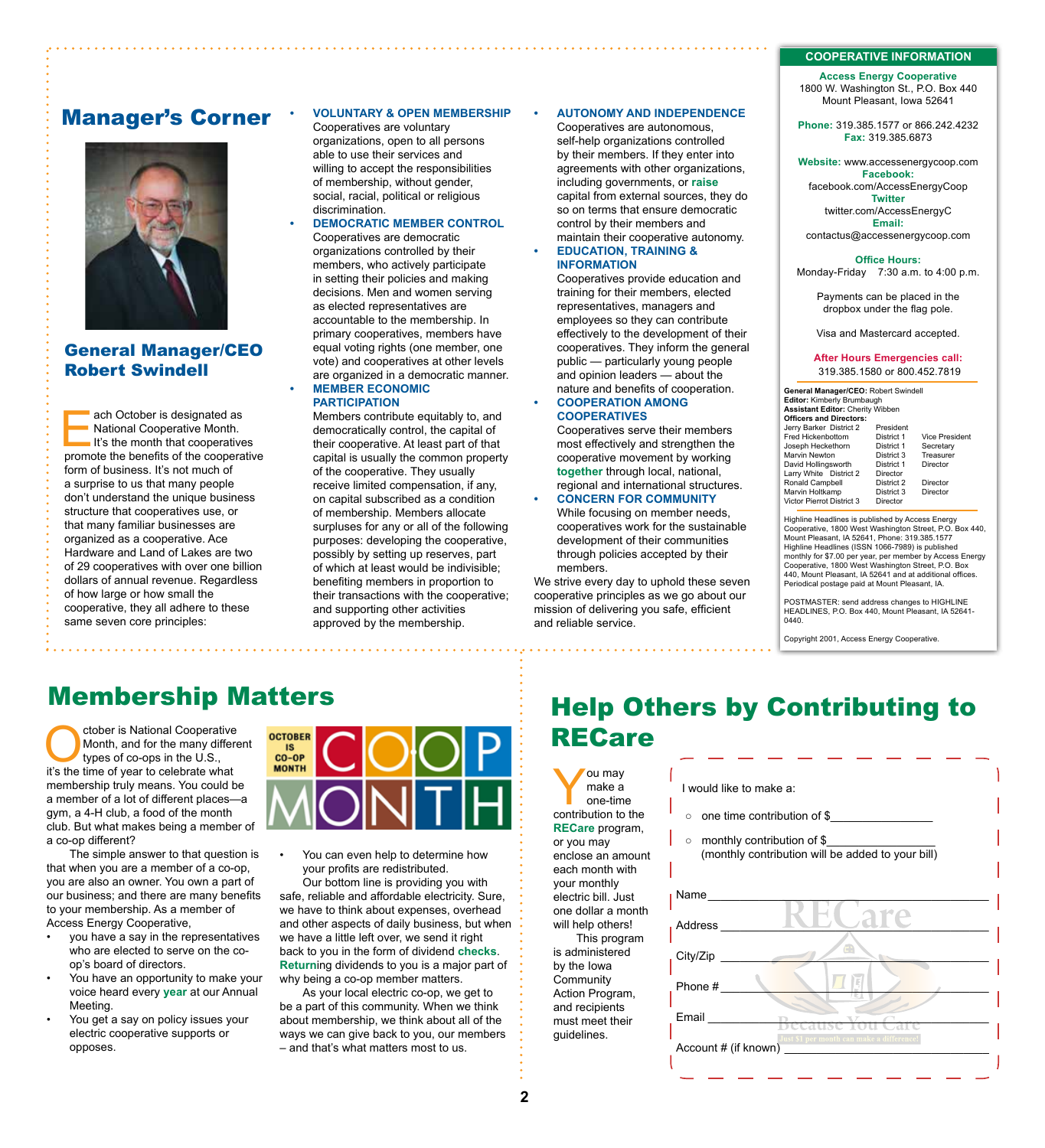### 2015 Dividend Treasure Hunt

| 7000 Development Corp Fairfield IA                   |  |  |  |  |
|------------------------------------------------------|--|--|--|--|
|                                                      |  |  |  |  |
| Altenhofen, Johnnie N/Rita Amana IA                  |  |  |  |  |
| Anderson, Jeffrey L/Morris, Heather Brighton IA      |  |  |  |  |
| Anderson, Patricia A/Robert L Dewey AZ               |  |  |  |  |
|                                                      |  |  |  |  |
| Askew, Gary L/SharonWest Burlington IA               |  |  |  |  |
| Beauchamp, Hal R Mt Pleasant IA                      |  |  |  |  |
|                                                      |  |  |  |  |
| Benz, Randy/Becky Stockport IA                       |  |  |  |  |
|                                                      |  |  |  |  |
| Binns, John W/Linda K  Fairfield IA                  |  |  |  |  |
| Blankenship, Paul D Bethalto IL                      |  |  |  |  |
|                                                      |  |  |  |  |
|                                                      |  |  |  |  |
| Boatman, Michael/Brittain, Twilia JoMt Pleasant IA   |  |  |  |  |
| Booth, Tracy A/DellaWaterloo IA                      |  |  |  |  |
| Bowen & Grote Farms Wayland IA                       |  |  |  |  |
|                                                      |  |  |  |  |
| Brown, Anthony C Bloomfield IA                       |  |  |  |  |
| Brown, Gary E  Front Royal VA                        |  |  |  |  |
| Brown, Mathew W Glenwood IA                          |  |  |  |  |
| Brown, Ricky E/Brenda A Ottumwa IA                   |  |  |  |  |
| Brown, Terry A/Evelyn  Mt Pleasant IA                |  |  |  |  |
|                                                      |  |  |  |  |
| Bruner, Charlie F/Jenny Ft Madison IA                |  |  |  |  |
| Buchanan, Stanley D/Martha L Fairfield IA            |  |  |  |  |
|                                                      |  |  |  |  |
| Burkhart, Kelly E/Glenna Libertyville IA             |  |  |  |  |
| Busse, Robert L/Margaret  Elkhart Lake WI            |  |  |  |  |
|                                                      |  |  |  |  |
| Christner, Edward/Carole  Winter Haven FL            |  |  |  |  |
| Christofferson, Gerald/Andries, Jim C  Burlington IA |  |  |  |  |
|                                                      |  |  |  |  |
| Conn Estate, Dorothea Mt Pleasant IA                 |  |  |  |  |
| Conrad, Randy/Kerry Bettendorf IA                    |  |  |  |  |
|                                                      |  |  |  |  |
| Coop, Russell R/Phyllis  New Castle CO               |  |  |  |  |
| Corrigan, Edward/KarenHinckley IL                    |  |  |  |  |
| Cowen, Larry/Colter, Lexie Mountain View MO          |  |  |  |  |
|                                                      |  |  |  |  |
|                                                      |  |  |  |  |
|                                                      |  |  |  |  |
|                                                      |  |  |  |  |
| Danaher, Chris/Laura  Sugar Land TX                  |  |  |  |  |
|                                                      |  |  |  |  |
| Davis, Brent/DarcieBurlington IA                     |  |  |  |  |
| Davis, Dennis B Pilot Grove IA                       |  |  |  |  |
| DePriest, Geoff Bloomington IN                       |  |  |  |  |
| Degen, Robert/Ila Jane Ft Madison IA                 |  |  |  |  |
|                                                      |  |  |  |  |
| Dilmore, Terry A/Sharon M  Oshkosh WI                |  |  |  |  |
| Donohue, Sharon/Dillon, Tom Blowing Rock NC          |  |  |  |  |
| Douglas Communication V Rantoul IL                   |  |  |  |  |
|                                                      |  |  |  |  |
| Dyke, Bill C/Hettie Bloomfield IA                    |  |  |  |  |
|                                                      |  |  |  |  |

| Eklund, Rhonda R Waterloo IA            |  |
|-----------------------------------------|--|
|                                         |  |
| Enright, Ernest/Margaret  Fairfield IA  |  |
| Evans, Everett E/JanetRiverside IA      |  |
|                                         |  |
|                                         |  |
| Farrier, Donnie Jr Lockridge IA         |  |
| Featherston, Susan Richland IA          |  |
|                                         |  |
| Garretson Equipment Co Huntley IL       |  |
| Garza, Jacinta/Alfredo Burlington IA    |  |
| Gibbons, John Jacksonville IL           |  |
| Greek, Leland/Candy Siloam GA           |  |
| Gregory, Winn H Hermiston OR            |  |
|                                         |  |
| Grochowski, Kenneth RCape Coral FL      |  |
| GTE Telephone OperationsIrving TX       |  |
| Hallman, WilliamLake Saint Louis MO     |  |
| Hawkins, William/Diana Hebron NE        |  |
| Hayward, Frank E/JanetAmerican Fork UT  |  |
|                                         |  |
| Health Software Inc  Omaha NE           |  |
| Hehmeyer Estate, Jane Ft Madison IA     |  |
| Helmick, Charles Libertyville IA        |  |
|                                         |  |
| Hoffeditz, Vera KFarmington IA          |  |
| Hollander, Robert W/RhondaPollock MO    |  |
| Holsteen (Brown), HarriettWest Point IA |  |
|                                         |  |
|                                         |  |
| Howell, David W New London IA           |  |
|                                         |  |
|                                         |  |
| Hughes, Ron Williamstown MO             |  |
|                                         |  |
|                                         |  |
|                                         |  |
| Iowa Beef Producers Birmingham IA       |  |
|                                         |  |
| Jack's Frozen Pizza Medford WI          |  |
| Jacobs, Steven G/Sherry Bonaparte IA    |  |
|                                         |  |
| Johnson, James/Deborah Fairfield IA     |  |
| Johnson, Steve R/Julie Ft Madison IA    |  |
| Jones, James D/Maureen D Tucson AZ      |  |
|                                         |  |
| Katz, David E/JoannFairfield IA         |  |
|                                         |  |
| Kelly, John/Linda M  Ellington MO       |  |
| Kingery, A K/Joanna  Winfield IA        |  |
| Knutson Estate, Theodore M Danville IA  |  |
| Konhaus, John C/Sara Casper WY          |  |
|                                         |  |
|                                         |  |
|                                         |  |

| Kurzen, Eugen R/Mary A Santa Clarity CA            |  |
|----------------------------------------------------|--|
| Lanferman Estate, Mike J Anahuac TX                |  |
| Lanferman, Margaret A Rome IA                      |  |
|                                                    |  |
|                                                    |  |
| Levin (Spano), Diana APhoenix AZ                   |  |
| Lewis, Thomas D/Deborah Topeka KS                  |  |
| Lock, LuAnna K/Burk, JarrodBurlington IA           |  |
| Lopez, Jessie J Jr/Rebecca Overland Park KS        |  |
| Luper, Bob/Weaver, Tracey Mt Pleasant IA           |  |
| M & M Enterprises  Saint Paul IA                   |  |
| Mahaney, Timothy E  Fairfield IA                   |  |
| Malcolm, Calvin A/LauraWest Point IA               |  |
| Manning Estate, MarjorieBatavia IA                 |  |
|                                                    |  |
| Masciocchi, Gene L/Robin DWilson WY                |  |
| Mason, Robert G/RamonaWest Point IA                |  |
|                                                    |  |
| McBride, ChesterDes Moines IA                      |  |
| McConnell, Lawrence WBurlington IA                 |  |
|                                                    |  |
| McCurdy, David L/JudithRushville IL                |  |
| McDonald, Michael/Daniels, Jeffrey  Mt Pleasant IA |  |
| McGaffick, Mathew Fairfield IA                     |  |
| Mealy, Bill G/JanetHigbee MO                       |  |
| Meardon, David/Kelly Rockford IL                   |  |
| Merschman, Jerry Ft Madison IA                     |  |
| Metcalf, James W/Rebecca Fairfield IA              |  |
| Miller (Elliott), Vickie L  Danville IA            |  |
|                                                    |  |
| Moeller, Ray/Kathy  Cotopaxi CO                    |  |
| Moothart Estate, Douglas D  Miles IA               |  |
| Morrow, Bradley E/Lorelea  Mt Pleasant IA          |  |
|                                                    |  |
|                                                    |  |
| Moser, William/Sandra L Rochester MN               |  |
|                                                    |  |
|                                                    |  |
| Murray, Raymond B/Diana  Palmyra MO                |  |
|                                                    |  |
|                                                    |  |
|                                                    |  |
| Northwestern Bell  Minneapolis MN                  |  |
| O'Tool, James Pacific Junction IA                  |  |
| Olson, Mark R/Rebecca S  Bayfield CO               |  |
|                                                    |  |
|                                                    |  |
|                                                    |  |
|                                                    |  |
| Perez, Ruben/Iraida S  Orlando FL                  |  |
|                                                    |  |
| Pielsticker, William J/KathyLodi WI                |  |
| Pohren, Jack L/Donna  Lockridge IA                 |  |
|                                                    |  |

| Richard, Michael F/Carol Ft Madison IA     |  |  |  |  |
|--------------------------------------------|--|--|--|--|
| Richert, Michael LStockport IA             |  |  |  |  |
| Rickert, Keith L/Phyllis Ottumwa IA        |  |  |  |  |
|                                            |  |  |  |  |
|                                            |  |  |  |  |
| Rubin, Richard/Antoinette Fairfield IA     |  |  |  |  |
|                                            |  |  |  |  |
| Ryder, Jay/Melissa  Fairfield IA           |  |  |  |  |
| Sanders, Linda Swedesburg IA               |  |  |  |  |
| Sandy, Edward II/LuAnn G  Davenport IA     |  |  |  |  |
| Seering, Ronad J/Diana  Mt Pleasant IA     |  |  |  |  |
| Settles, Alan D/Carrie  Muskogee OK        |  |  |  |  |
|                                            |  |  |  |  |
|                                            |  |  |  |  |
|                                            |  |  |  |  |
| Side Line Truck Shop  Mt Pleasant IA       |  |  |  |  |
|                                            |  |  |  |  |
|                                            |  |  |  |  |
|                                            |  |  |  |  |
|                                            |  |  |  |  |
|                                            |  |  |  |  |
| Sp Grove Mobile Homes Burlington IA        |  |  |  |  |
| Stakland, Steven K Saint George UT         |  |  |  |  |
|                                            |  |  |  |  |
|                                            |  |  |  |  |
|                                            |  |  |  |  |
|                                            |  |  |  |  |
| Stortz, Willard RSouth English IA          |  |  |  |  |
|                                            |  |  |  |  |
|                                            |  |  |  |  |
|                                            |  |  |  |  |
|                                            |  |  |  |  |
|                                            |  |  |  |  |
| Townsend Estate, Victorine  Fairfield IA   |  |  |  |  |
|                                            |  |  |  |  |
| Verner, Fred/Teresa  Chesterfield MO       |  |  |  |  |
|                                            |  |  |  |  |
|                                            |  |  |  |  |
| Watkinson, Chad L/Mary  Morning Sun IA     |  |  |  |  |
|                                            |  |  |  |  |
| Wenger-Keller, David/Annie  Ft Madison IA  |  |  |  |  |
|                                            |  |  |  |  |
| Williams, Larry W/Maranna  Pershing IN     |  |  |  |  |
| Wilson, Gerald A JR/Martha  Ft Madison IA  |  |  |  |  |
|                                            |  |  |  |  |
| Woodside, Robert/Winifred lowa City IA     |  |  |  |  |
| Woodsmall, Anna/Richard Craig Hillsboro IA |  |  |  |  |
|                                            |  |  |  |  |
| Wright, Max W/Catherine Greenlawn NY       |  |  |  |  |
|                                            |  |  |  |  |
|                                            |  |  |  |  |
|                                            |  |  |  |  |

### Get Involved in Legislative Issues Affecting Your Coop



### Electrical Safety Tips for Kids

t Access Energy Cooperative, we<br>
understand your child's health and<br>
well-being are your top priority. With<br>
more than 140,000 electrical fires occurring understand your child's health and more than 140,000 electrical fires occurring each year, knowledge of electrical safety is necessary to ensuring your loved ones stay safe. Here are a few tips you can share with your little ones:

- Electrical fires are caused when a wire or electrical device overheats. It is important to make sure your children understand that water cannot extinguish this type of fire. Only fire extinguishers can be used to remedy this situation.
- It is never a good idea to mix water with electricity. Keep blow dryers, radios and any other electrical devices away from all water, especially those used in a bathroom.
- Keep metal objects out of appliances and plugs. If a piece of toast gets stuck in the toaster, never use a metal

knife to retrieve it. Unplug the toaster, and use a different tool or utensil to remove the toast.

- Remember, only plugs should go in an **outlet**. Sticking fingers or other objects in outlets may result in an electrical shock.
- **Turn** lights off when they are not in use. This will save your family money on your electric bill and prevent electrical fires from overheated bulbs.
- Always avoid overhead power lines when outdoors. Whether climbing trees or flying kites or remotecontrolled toys, they should always be mindful of what is above.
- Talk to your children about the importance of electrical safety, and more importantly, lead by example – because you never know who's watching.

For more information about electrical safety, visit www.accessenergycoop.com.